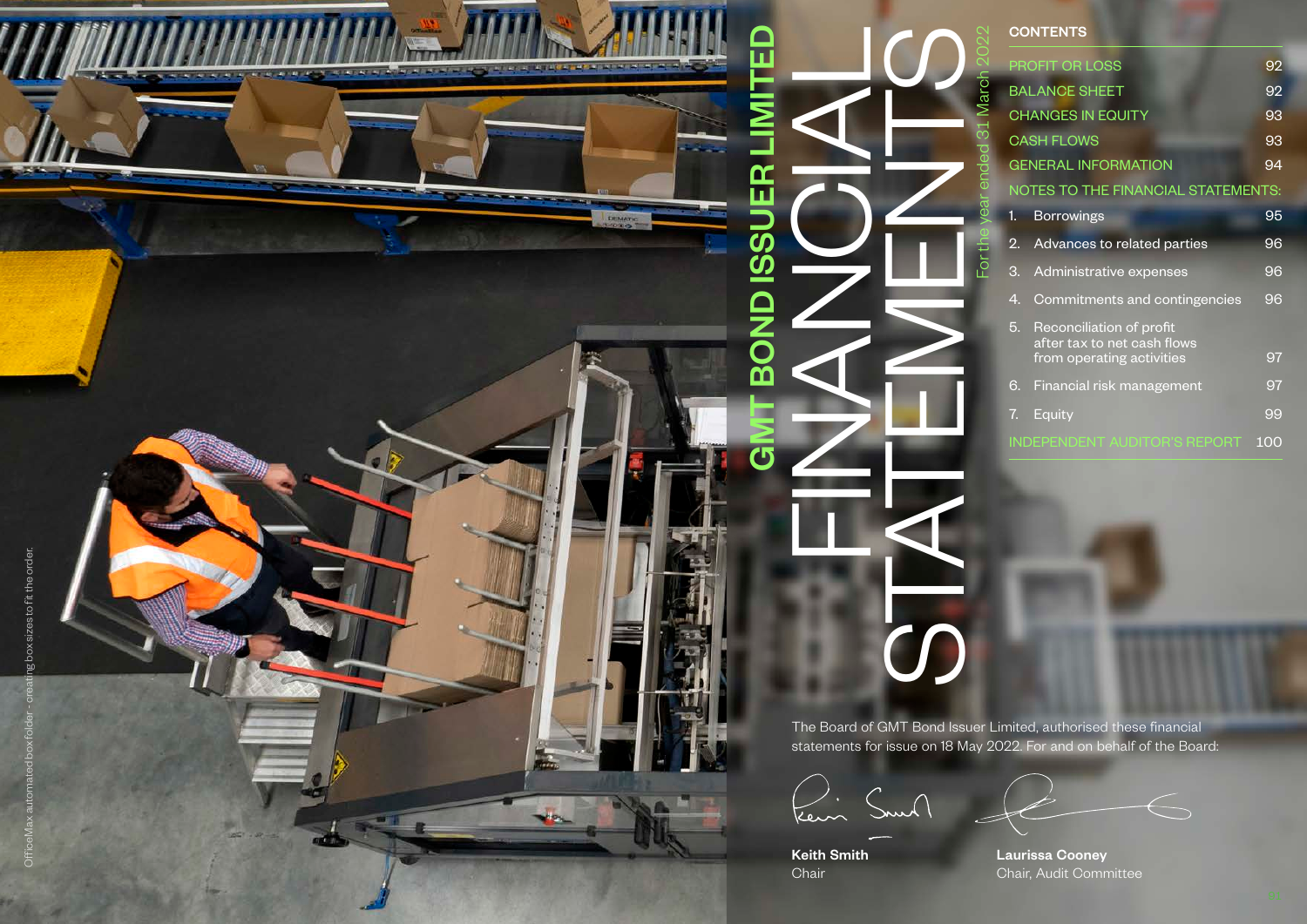# <span id="page-1-0"></span>PROFIT OR LOSS

| $$$ million                                  | 2022   | 2021                     |
|----------------------------------------------|--------|--------------------------|
| Interest income                              | 20.6   | 20.8                     |
| Interest cost                                | (20.6) | (20.8)                   |
| Profit before tax                            | -      | $\overline{\phantom{0}}$ |
| Tax                                          |        |                          |
| Profit after tax attributable to shareholder | -      | -                        |

There are no items of other comprehensive income, therefore profit after tax attributable to shareholder equals total comprehensive income attributable to shareholder.

## BALANCE SHEET

As at 31 March 2022

| \$ million                               | <b>Note</b>    | 2022                     | 2021                     |
|------------------------------------------|----------------|--------------------------|--------------------------|
| <b>Non-current assets</b>                |                |                          |                          |
| Advances to related parties              | $\overline{2}$ | 600.0                    | 500.0                    |
| <b>Current assets</b>                    |                |                          |                          |
| Advances to related parties              | $\overline{2}$ | 100.0                    |                          |
| Interest receivable from related parties |                | 5.6                      | 3.5                      |
| Cash                                     |                | 0.1                      | 0.1                      |
| <b>Total assets</b>                      |                | 705.7                    | 503.6                    |
| <b>Non-current liabilities</b>           |                |                          |                          |
| <b>Borrowings</b>                        | $\mathbf{1}$   | 600.0                    | 500.0                    |
| <b>Current liabilities</b>               |                |                          |                          |
| <b>Borrowings</b>                        | $\mathbf{1}$   | 100.0                    |                          |
| Interest payable                         |                | 5.7                      | 3.6                      |
| <b>Total liabilities</b>                 |                | 705.7                    | 503.6                    |
| <b>Net assets</b>                        |                | $\overline{\phantom{a}}$ |                          |
| <b>Equity</b>                            |                |                          |                          |
| Contributed equity                       | $\overline{7}$ |                          |                          |
| Retained earnings                        |                | $\overline{\phantom{a}}$ |                          |
| <b>Total equity</b>                      |                | $\overline{\phantom{0}}$ | $\overline{\phantom{0}}$ |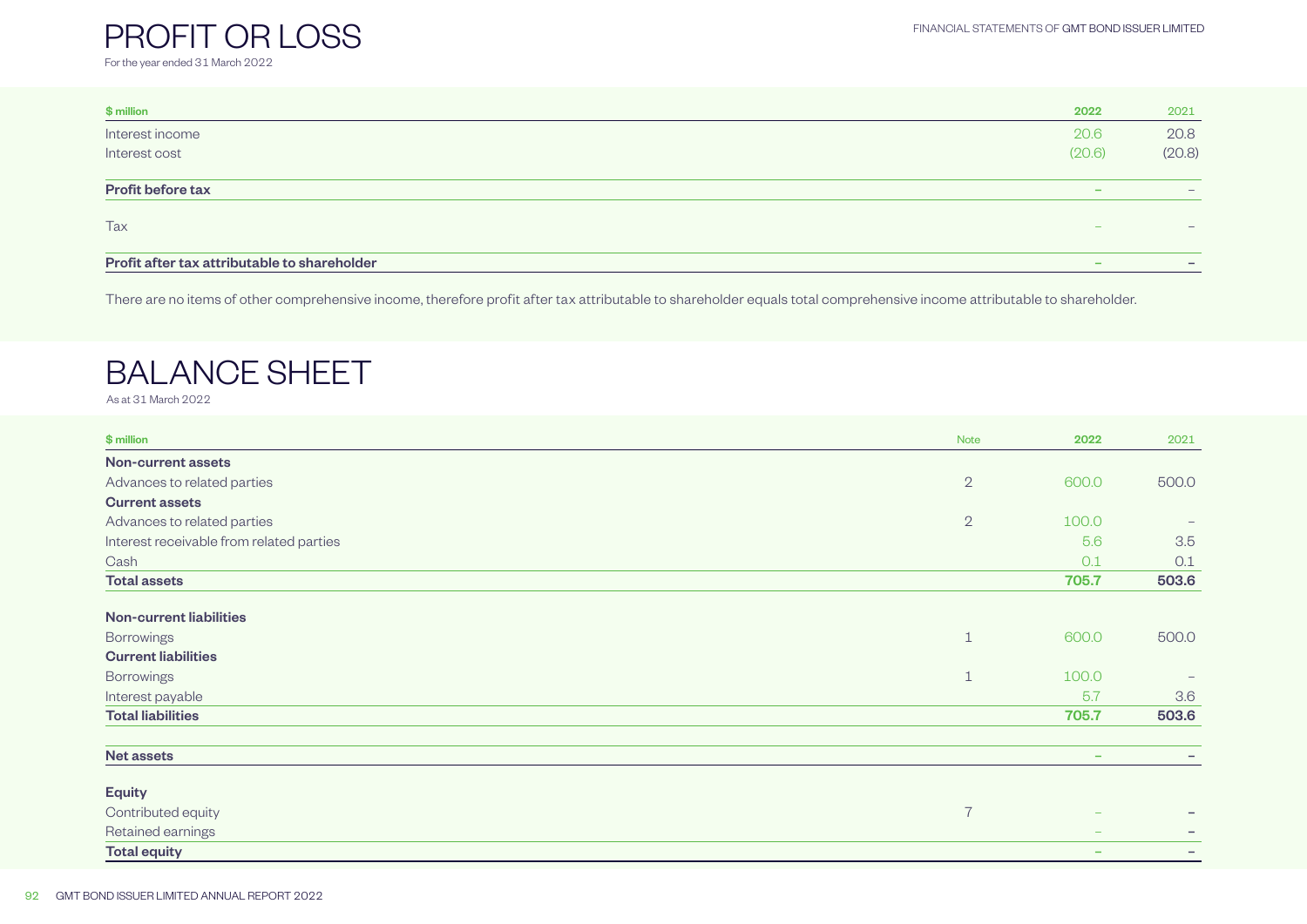<span id="page-2-0"></span>

| \$ million                                      | <b>Note</b> | 2022                     | 2021    |
|-------------------------------------------------|-------------|--------------------------|---------|
| <b>Cash flows from operating activities</b>     |             |                          |         |
| Interest income received                        |             | 18.5                     | 22.3    |
| Interest costs paid                             |             | (18.5)                   | (22.4)  |
| Net cash flows from operating activities        | 5           | $\overline{\phantom{0}}$ | (0.1)   |
| Cash flows from investing activities            |             |                          |         |
| Repayment of related party advances             |             | -                        | 100.0   |
| Related party advances made                     |             | (200.0)                  | (200.0) |
| Net cash flows from investing activities        |             | (200.0)                  | (100.0) |
| <b>Cash flows from financing activities</b>     |             |                          |         |
| Proceeds received from issue of wholesale bonds |             | 200.0                    | 200.0   |
| Repayment of retail bonds                       |             | ۰                        | (100.0) |
| Net cash flows from financing activities        |             | 200.0                    | 100.0   |
| Net movement in cash                            |             |                          | (0.1)   |
| Cash at the beginning of the year               |             | 0.1                      | 0.2     |
| Cash at the end of the year                     |             | 0.1                      | 0.1     |

## CHANGES IN EQUITY

For the year ended 31 March 2022

| $$$ million         | <b>Contributed</b><br>equity | Retained<br>earnings     | <b>Total</b>             |
|---------------------|------------------------------|--------------------------|--------------------------|
| As at 1 April 2020  | $\overline{\phantom{0}}$     | $\overline{\phantom{0}}$ | $\overline{\phantom{a}}$ |
| Profit after tax    | $\overline{\phantom{0}}$     | $\overline{\phantom{0}}$ | $\overline{\phantom{a}}$ |
| As at 31 March 2021 | -                            | $\overline{\phantom{0}}$ | $\overline{\phantom{0}}$ |
| Profit after tax    | $-$                          | $\overline{\phantom{a}}$ | $\sim$                   |
| As at 31 March 2022 |                              | -                        | $\overline{\phantom{a}}$ |

There are no items of other comprehensive income to include within changes in equity, therefore profit after tax equals total comprehensive income.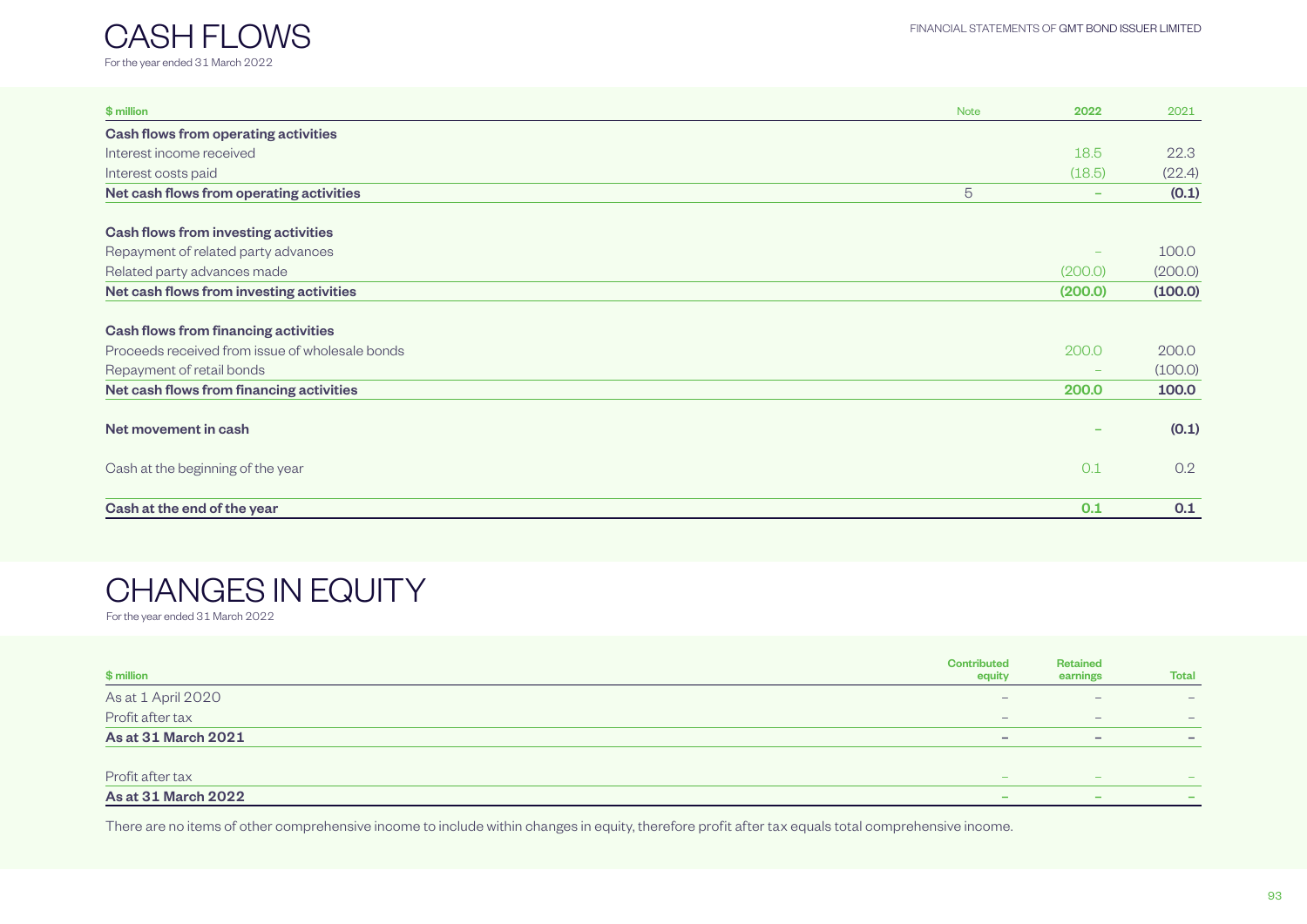## <span id="page-3-0"></span>GENERAL INFORMATION

For the year ended 31 March 2022

## REPORTING ENTITY

GMT Bond Issuer Limited ("the Company") was incorporated on 5 November 2009. The address of its registered office is Level 2, 18 Viaduct Harbour Avenue, Auckland. GMT Bond Issuer Limited is an issuer for the purposes of the Financial Reporting Act 2013 as its issued retail bonds are listed on the New Zealand Debt Exchange ("NZDX"). GMT Bond Issuer Limited is a registered company under the Companies Act 1993.

GMT Bond Issuer Limited is a profit-oriented company incorporated and domiciled in New Zealand. The Company was incorporated to undertake issues of debt securities with the purpose of on-lending the proceeds to Goodman Property Trust ("GMT") by way of interest bearing advances.

## BASIS OF PREPARATION AND MEASUREMENT

The principal accounting policies applied in the preparation of the financial report are set out below. These policies have been consistently applied to all periods presented unless otherwise stated.

The financial statements of the Company have been prepared in accordance with the requirements of Part 7 of the Financial Markets Conduct Act 2013. The financial statements have been prepared in accordance with New Zealand Generally Accepted Accounting Practice ("NZ GAAP"), comply with New Zealand equivalents to International Financial Reporting Standards ("NZ IFRS"), other New Zealand accounting standards and authoritative notices that are applicable to entities that apply NZ IFRS. The Company is a for-profit entity for the purposes of complying with NZ GAAP. The financial statements also comply with International Financial Reporting Standards ("IFRS").

The financial statements have been prepared on the historical cost basis.

The financial statements are in New Zealand dollars, the Company's functional currency.

## SIGNIFICANT ESTIMATES AND JUDGEMENTS

Estimates and underlying assumptions are reviewed on an ongoing basis. Revisions to accounting estimates are recognised in the period in which the estimate is revised and in the future periods affected.

## SIGNIFICANT ACCOUNTING POLICIES

#### Interest income

Interest income from advances to related parties is recognised using the effective interest method.

#### Interest cost

Interest expense charged on borrowings is recognised as incurred using the effective interest method.

#### Advances to related parties

Advances to related parties are recorded initially at fair value, net of transaction costs. Subsequent to initial recognition, they are carried at amortised cost using the effective interest method.

#### Interest receivable from related parties

These amounts represent the fair value of interest income recognised but not yet due for payment. Due to the short term nature of the receivables, the recoverable value represents the fair value.

#### **Borrowings**

Borrowings are recorded initially at fair value, net of transaction costs. Subsequent to initial recognition, borrowings are carried at amortised cost using the effective interest method.

#### Interest payable

Interest payable represents interest costs recognised as an expense but not yet due for payment.

#### Financial risk management

Financial instruments are classified dependent on the purpose for which the financial instrument was acquired or assumed. Management determines the classification of its financial instruments at initial recognition between two categories:

*Amortised cost* Instruments recorded at amortised cost are those with fixed or determined receipts / payments that are recorded at their expected value at balance date.

*Fair value through* Instruments recorded at fair value through Profit or Loss have *Profit or Loss* their fair value measured via active market inputs, or by using valuation techniques if no active market exists.

## CHANGES IN ACCOUNTING POLICY

There have been no changes in accounting policies made during the financial year.

## NEW ACCOUNTING STANDARDS NOW ADOPTED

There have been no new accounting standards that are applicable to these financial statements.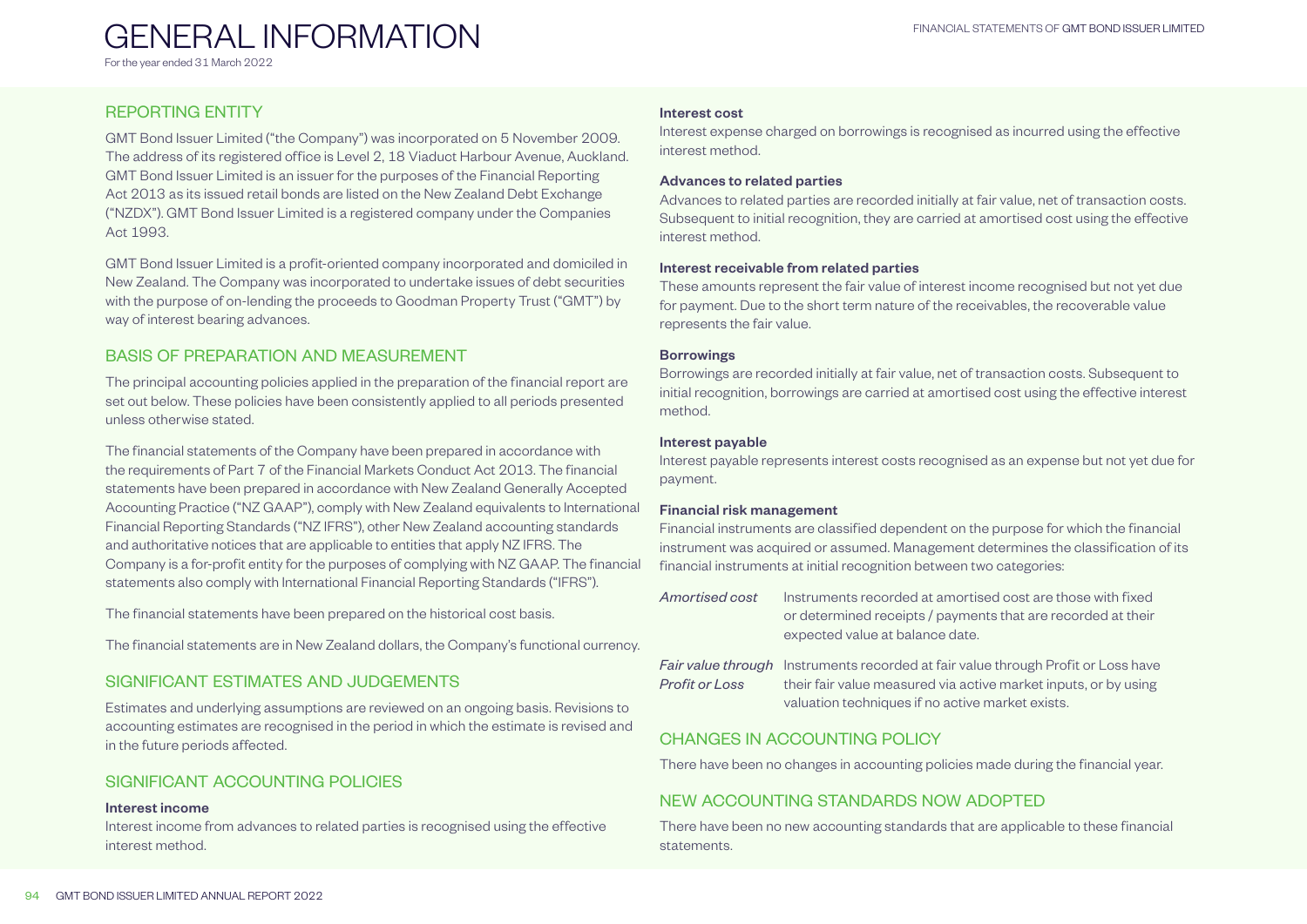# <span id="page-4-0"></span>NOTES TO THE FINANCIAL STATEMENTS

For the year ended 31 March 2022

## 1. Borrowings

#### 1.1. Composition of borrowings

|                             | <b>Carried at</b> | Date issued | <b>Maturity</b> | Interest rate | 2022<br>\$ million | 2021<br>\$ million |
|-----------------------------|-------------------|-------------|-----------------|---------------|--------------------|--------------------|
| Retail bonds - GMB030       | Amortised cost    | Jun $15$    | <b>Jun 22</b>   | 5.000%        | 100.0              | 100.0              |
| Retail bonds - GMB040       | Amortised cost    | May $17$    | May 24          | 4.540%        | 100.0              | 100.0              |
| Retail bonds - GMB050       | Amortised cost    | Mar 18      | Sep 23          | 4.000%        | 100.0              | 100.0              |
| Wholesale bonds - 8 years   | Amortised cost    | Sep 20      | Sep 28          | 2.262%        | 50.0               | 50.0               |
| Wholesale bonds $-10$ years | Amortised cost    | Sep 20      | Sep 30          | 2.559%        | 150.0              | 150.0              |
| Wholesale bonds - 6 years   | Amortised cost    | Dec 21      | Dec 27          | 3.656%        | 200.0              |                    |
| <b>Total</b>                |                   |             |                 |               | 700.0              | 500.0              |

#### 1.2. Security and covenants

All borrowing facilities are secured on an equal ranking basis over the assets of the wholly-owned subsidiaries of the Company's parent entity, Goodman Property Trust. A loan to value covenant restricts total borrowings incurred by the Goodman Property Trust Group to 50% of the value of the secured property portfolio.

The Goodman Property Trust Group has given a negative pledge which provides that it will not create or permit any security interest over its assets. The principal financial ratio which must be met is the ratio of financial indebtedness to the value of the property portfolio. Further negative and positive undertakings have been given as to the nature of the Goodman Property Trust Group's business.

#### 個 SIGNIFICANT TRANSACTIONS

In December 2021, the Company issued \$200.0 million of wholesale bonds, with a 6 year term expiring in December 2027, paying a fixed interest rate of 3.656%.

#### 伯 SUBSEQUENT EVENT

In April 2022, the Company issued \$150.0 million of green bonds, with a 5 year term expiring in April 2027, paying a fixed interest rate of 4.740%.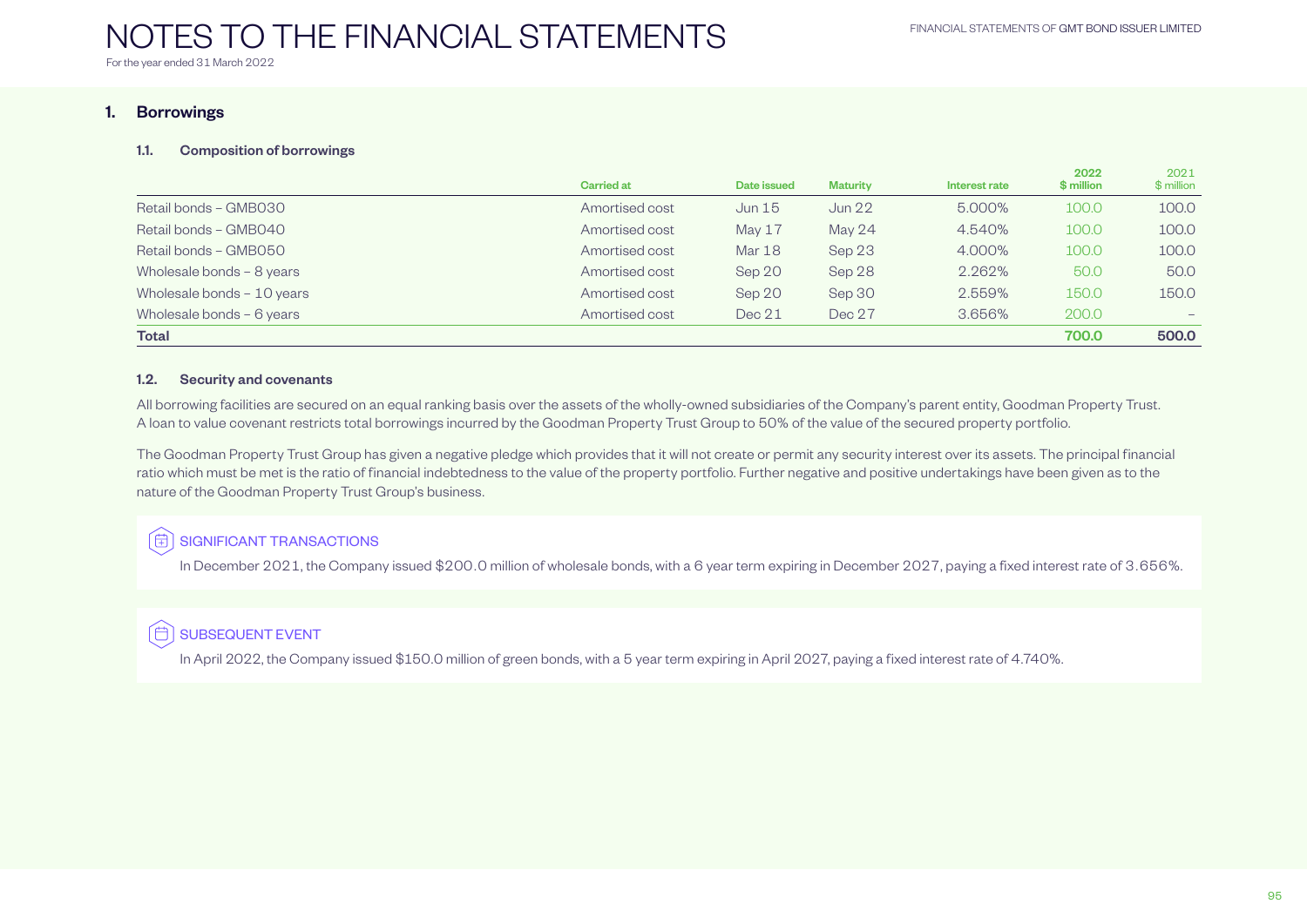## <span id="page-5-0"></span>2. Advances to related parties

GMT Bond Issuer Limited is a wholly-owned subsidiary of Goodman Property Trust. All members of the Goodman Property Trust Group are considered to be related parties of the Company.

#### 2.1. Composition of advances to related parties

|                                                          | <b>Carried at</b> | Date issued | <b>Maturity</b> | Interest rate | 2022<br>\$ million | 2021<br>\$ million |
|----------------------------------------------------------|-------------------|-------------|-----------------|---------------|--------------------|--------------------|
| Advance made to Goodman Property Trust in June 2015      | Amortised cost    | Jun $15$    | <b>Jun 22</b>   | 5.000%        | 100.0              | 100.0              |
| Advance made to Goodman Property Trust in May 2017       | Amortised cost    | May $17$    | May 24          | 4.540%        | 100.0              | 100.0              |
| Advance made to Goodman Property Trust in March 2018     | Amortised cost    | Mar 18      | Sep 23          | 4.000%        | 100.0              | 100.0              |
| Advance made to Goodman Property Trust in September 2020 | Amortised cost    | Sep 20      | Sep 28          | 2.262%        | 50.0               | 50.0               |
| Advance made to Goodman Property Trust in September 2020 | Amortised cost    | Sep 20      | Sep 30          | 2.559%        | 150.0              | 150.0              |
| Advance made to Goodman Property Trust in December 2021  | Amortised cost    | Dec 21      | Dec 27          | 3.656%        | 200.0              |                    |
| <b>Total</b>                                             |                   |             |                 |               | 700.0              | 500.0              |

#### 2.2. Guarantee

Covenant Trustee Services Limited (as Trustee for Goodman Property Trust) has entered into a guarantee under which Goodman Property Trust unconditionally and irrevocably guarantees all of the obligations of GMT Bond Issuer Limited under its Bond Trust Documents.

## 3. Administrative expenses

Goodman Property Trust, the Company's parent, paid all fees for audit services provided to the Company (2022: \$15,000, 2021: \$12,500), audit related services of reporting to the Supervisor (2022: \$3,000, 2021: \$2,000) and fees for materiality guidance on the green bond issuance (2022: \$6,000, 2021: \$nil).

## 4. Commitments and contingencies

#### 4.1. Capital commitments payable

GMT Bond Issuer Limited has no capital commitments.

#### 4.2. Contingent liabilities

GMT Bond Issuer Limited has no material contingent liabilities.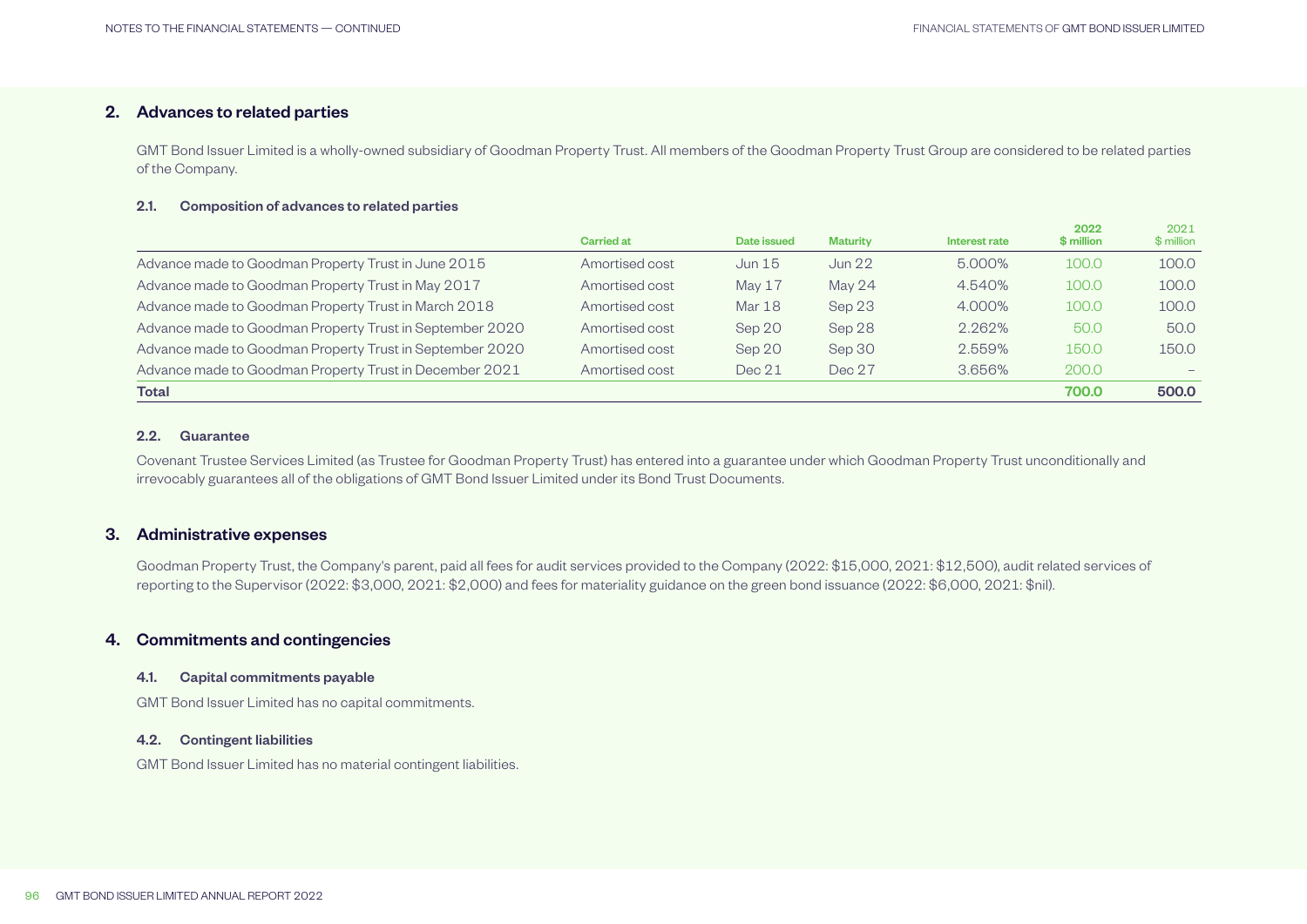## <span id="page-6-0"></span>5. Reconciliation of profit after tax to net cash flows from operating activities

| \$ million                               | 2022                     | 2021                     |
|------------------------------------------|--------------------------|--------------------------|
| Profit after tax                         | $\overline{\phantom{a}}$ | $\overline{\phantom{a}}$ |
| Movements in working capital from:       |                          |                          |
| Interest receivable from related parties | (2.1)                    | 1.5                      |
| Interest payable                         | 2.1                      | (1.6)                    |
| <b>Movements working capital</b>         | -                        | (0.1)                    |
|                                          |                          |                          |
| Net cash flows from operating activities | -                        | (0.1)                    |

### 6. Financial risk management

The Company is exposed to financial risk for the financial instruments that it holds. Financial risk can be classified in the following categories; interest rate risk, credit risk, liquidity risk and capital management risk.

The Board has delegated to the Goodman (NZ) Limited Audit Committee the responsibility to review the effectiveness and efficiency of management processes, risk management and internal financial controls and systems as part of their duties.

#### 6.1. Financial instruments

The following items in the Balance Sheet are classified as financial instruments: Advances to related parties, cash, interest receivable from related parties, borrowings and interest payable. All items are recorded at amortised cost.

#### 6.2. Interest rate risk

Interest rate risk is the risk that the value or future value of cash flows of a financial instrument will fluctuate because of changes in interest rates. The Board is responsible for the management of interest rate risk arising from the external borrowings.

To mitigate interest rate risk, all advances to related parties have fixed interest rates receivable that match the fixed interest rates payable on borrowings.

#### 6.3. Credit risk

Credit risk is the risk of loss that arises from a counterparty failing to meet their contractual commitment in full and on time, or from losses arising from the change in value of a trading financial instrument as a result of changes in credit risk of that instrument.

The Company's exposure to credit risk is limited to cash and deposits held with banks and credit exposure for the advances to related parties.

The credit quality of financial assets that are neither past due nor impaired can be assessed by reference to external credit ratings (if applicable) or to historical information about counterparty default rates. All financial assets are with Goodman Property Trust. Goodman Property Trust has been assigned a rating of BBB with a stable outlook by S&P Global Ratings.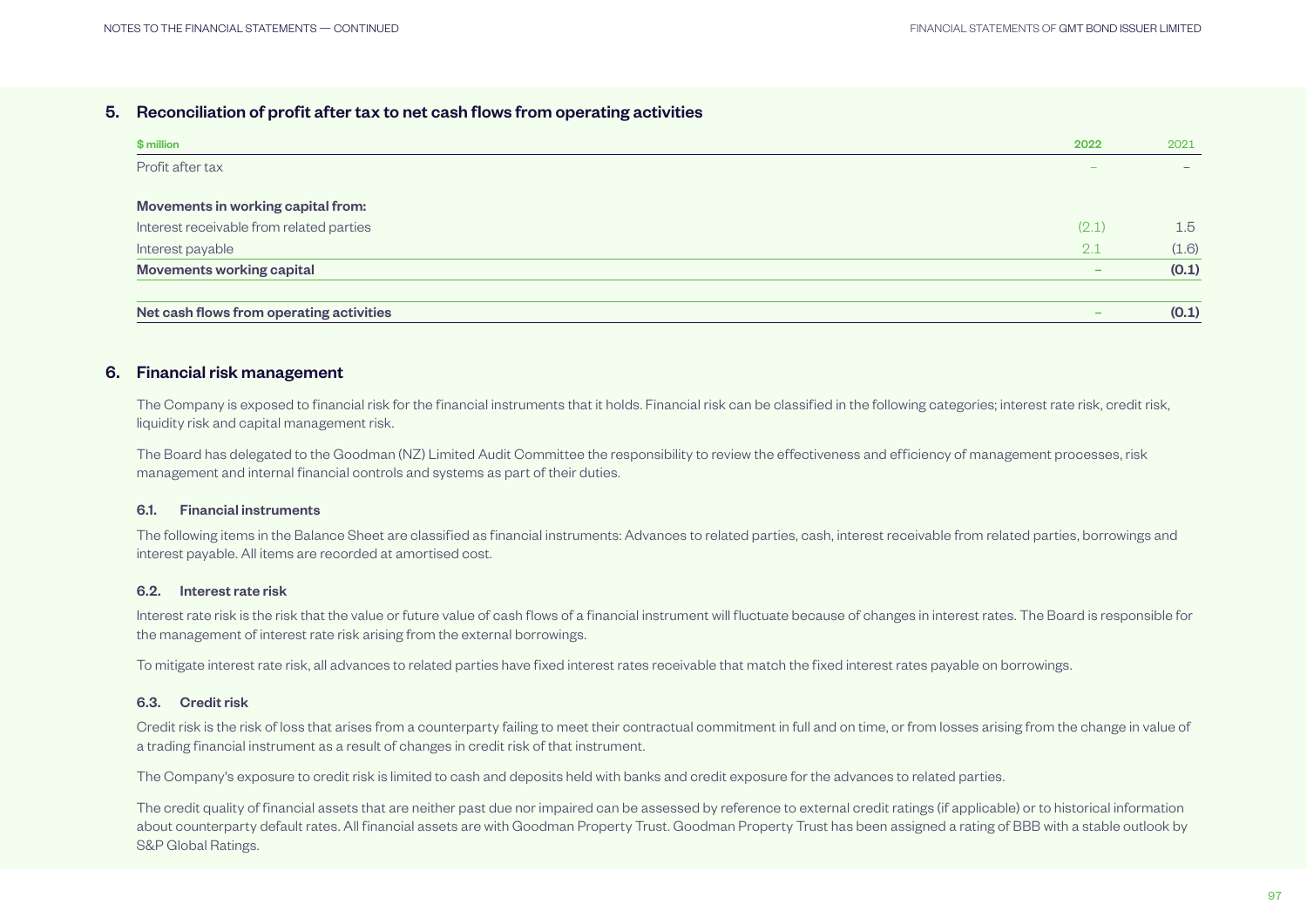## 6. Financial risk management (continued)

#### 6.4. Liquidity risk

Liquidity risk is the risk that the Company will encounter difficulty in meeting obligations from its financial liabilities. The Company's approach to management of liquidity risk is to ensure that it will always have sufficient liquidity to meet its liabilities when due, under both normal and stressed conditions, without incurring unacceptable losses or risking damage to the Company's reputation.

The following table outlines the Company's financial liabilities by their relevant contractual maturity date. Values are the contractual undiscounted cash flows and include both principal and interest where applicable.

| \$ million                                     | Year 1                   | Year 2                   | Year <sub>3</sub>        | Year 4  | Year 5                   | Year <sub>6</sub><br>and later | <b>Total</b><br>cash flows | Carrying<br>value |
|------------------------------------------------|--------------------------|--------------------------|--------------------------|---------|--------------------------|--------------------------------|----------------------------|-------------------|
| 2022                                           |                          |                          |                          |         |                          |                                |                            |                   |
| Cash                                           | 0.1                      |                          |                          |         |                          |                                | 0.1                        | 0.1               |
| Financial assets - Advances to related parties | 121.9                    | 118.5                    | 113.0                    | 12.3    | 12.3                     | 420.1                          | 798.1                      | 705.6             |
| Financial liabilities - Borrowings             | (122.0)                  | (118.5)                  | (113.0)                  | (12.3)  | (12.3)                   | (420.1)                        | (798.2)                    | (705.7)           |
| <b>Total</b>                                   | $\overline{\phantom{a}}$ |                          |                          |         | -                        |                                | $\overline{\phantom{a}}$   |                   |
| 2021                                           |                          |                          |                          |         |                          |                                |                            |                   |
| Cash                                           | 0.1                      | $\overline{\phantom{a}}$ | $\overline{\phantom{a}}$ |         | $\overline{\phantom{m}}$ |                                | 0.1                        | 0.1               |
| Financial assets - Advances to related parties | 18.4                     | 114.7                    | 111.2                    | 105.7   | 5.0                      | 219.8                          | 574.8                      | 503.5             |
| Financial liabilities - Borrowings             | (18.5)                   | (114.7)                  | (111.2)                  | (105.7) | (5.0)                    | (219.8)                        | (574.9)                    | (503.6)           |
| <b>Total</b>                                   | $\qquad \qquad -$        |                          |                          |         | -                        |                                | $\overline{\phantom{0}}$   |                   |

#### 6.5. Capital management risk

The Company's policy is to match the value, term and maturity of external borrowings to the value, term and maturity of advances made to related parties. This minimises capital management risk for the Company.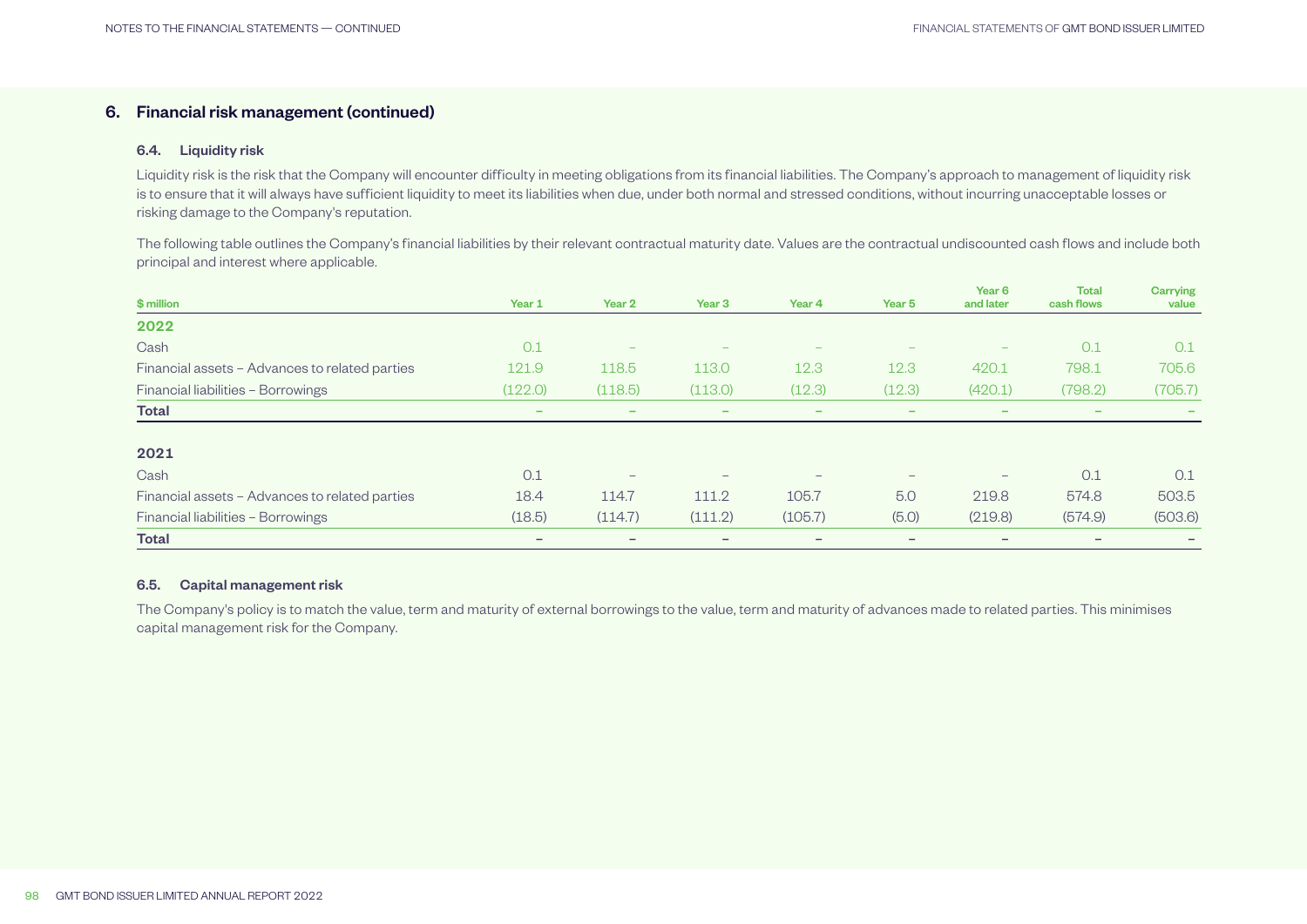## <span id="page-8-0"></span>6. Financial risk management (continued)

#### 6.6. Fair value of financial instruments

The fair value of financial instruments has been estimated as follows:

| \$ million                | Fair value hierarchy | 2022    | 2021    |
|---------------------------|----------------------|---------|---------|
| Related party receivables | Level 2              | 656.6   | 499.9   |
| Retail bonds              | Level 1              | (302.4) | (320.1) |
| Wholesale bonds           | Level 2              | (354.2) | (179.8) |

For instruments where there is no active market, the Company may use internally developed models which are usually based on valuation methods and techniques generally recognised as standard within the industry. Some of the inputs to these models may not be market observable and are therefore estimated based on assumptions.

The Company classifies its fair value measurements using a fair value hierarchy that reflects the significance of the inputs used in making the measurements. The fair value hierarchy has the following levels:

- Level 1: Quoted prices (unadjusted) in active markets for identical assets or liabilities.
- Level 2: Inputs other than quoted prices included within Level 1 that are observable for the asset or liability, either directly (i.e. as prices) or indirectly (i.e. derived from prices).
- Level 3: Inputs for the asset or liability that are not based on observable market data (i.e. unobservable inputs).

The fair value of wholesale bonds, classified as Level 2, is measured using a present value calculation of the future cashflows using the relevant term swap rate as the discount factor. The fair value of related party receivables, classified as Level 2, is measured using the quoted prices of the retail bonds liability and the fair value of the wholesale bonds.

The level in the fair value hierarchy within which the fair value measurement is categorised is determined on the basis of the lowest input to the fair value measurement. If a fair value measurement uses observable inputs that require significant adjustment based on unobservable inputs, the measurement is a Level 3 measurement.

The Company's policy is to recognise transfers into and transfers out of fair value hierarchy levels as of the date of the event or change in circumstances that caused the transfer.

### 7. Equity

As at 31 March 2022, 100 ordinary shares had been issued for nil consideration (2021: 100 ordinary shares for nil consideration). All shares rank equally with one vote attached to each share.

The Company has tangible assets of \$0.1 million, and its net assets are nil. Consequently, the net tangible assets per bond at 31 March 2022 are nil (2021: nil).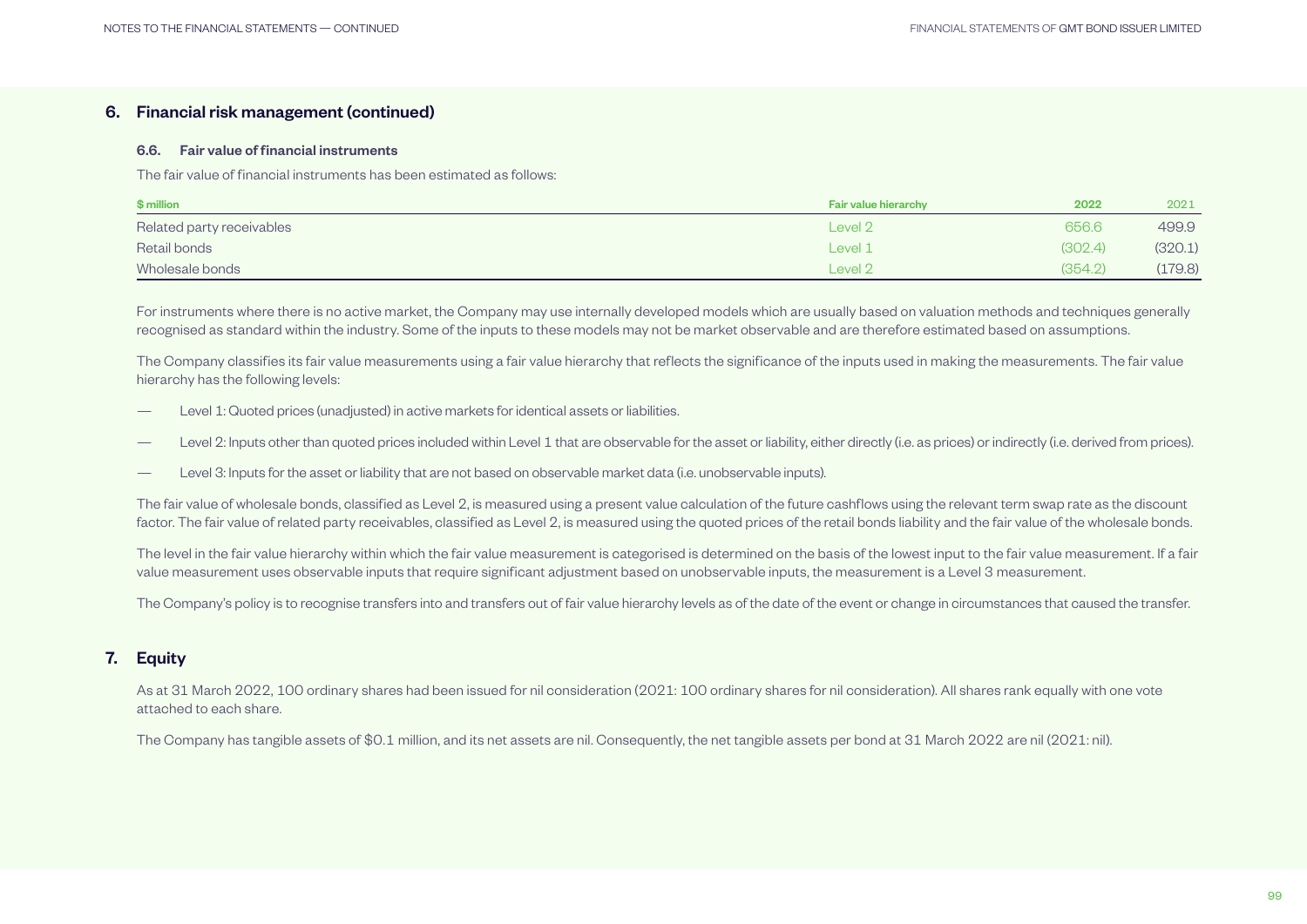## <span id="page-9-0"></span>INDEPENDENT AUDITOR'S REPORT

To the shareholder of GMT Bond Issuer Limited

## OUR OPINION

In our opinion, the accompanying financial statements of GMT Bond Issuer Limited (the Company), present fairly, in all material respects, the financial position of the Company as at 31 March 2022, its financial performance and its cash flows for the year then ended in accordance with New Zealand Equivalents to International Financial Reporting Standards (NZ IFRS) and International Financial Reporting Standards (IFRS).

#### What we have audited

The financial statements comprise:

- the balance sheet as at 31 March  $2022$ ;
- + the statement of profit or loss for the year then ended;
- + the statement of changes in equity for the year then ended;
- + the statement of cash flows for the year then ended; and
- + the notes to the financial statements, which include significant accounting policies and other explanatory information.

## BASIS FOR OPINION

We conducted our audit in accordance with International Standards on Auditing (New Zealand) (ISAs (NZ)) and International Standards on Auditing (ISAs). Our responsibilities under those standards are further described in the *Auditor's responsibilities for the audit of the financial statements* section of our report.

We believe that the audit evidence we have obtained is sufficient and appropriate to provide a basis for our opinion.

#### Independence

We are independent of the Company in accordance with Professional and Ethical Standard 1 *International Code of Ethics for Assurance Practitioners (including International Independence Standards) (New Zealand)* (PES 1) issued by the New Zealand Auditing and Assurance Standards Board and the *International Code of Ethics for Professional Accountants (including International Independence Standards)* issued by the International Ethics Standards Board for Accountants (IESBA Code), and we have fulfilled our other ethical responsibilities in accordance with these requirements.

Our firm carries out other services for the Company in the area of reporting to the supervisor. The provision of these other services has not impaired our independence as auditor of the Company.

## KEY AUDIT MATTERS

Key audit matters are those matters that, in our professional judgement, were of most significance in our audit of the financial statements of the current year. The entity obtains funds from the issue of debt securities and then lends the proceeds to Goodman Property Trust at the same cost. Given the nature of the Company's operations, we determined that there were no key audit matters to communicate in our report.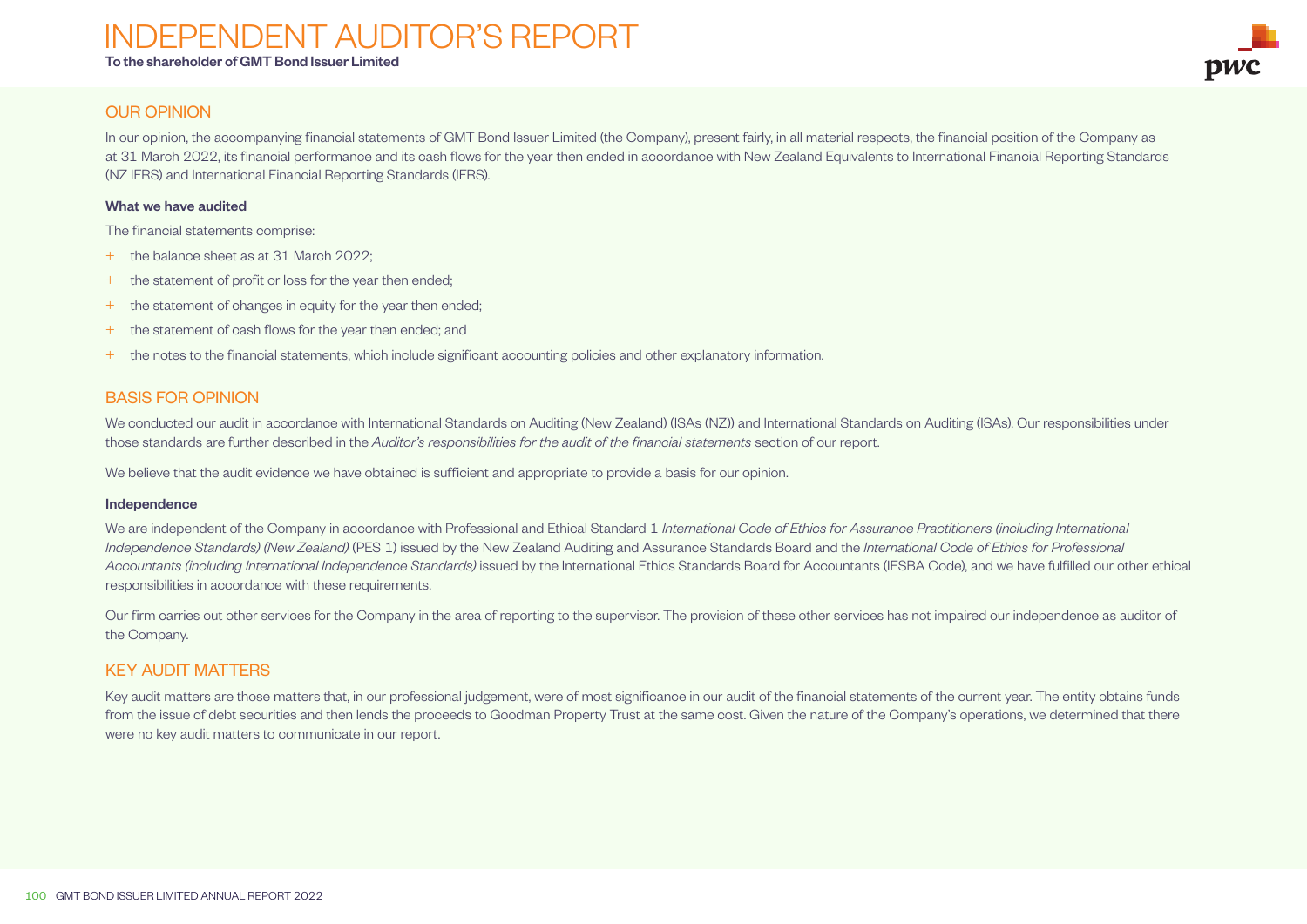

## OUR AUDIT APPROACH

#### **Overview**

*Materiality* Overall materiality: \$206,000, which represents 1% of interest expense.

We chose interest expense as the benchmark because, in our view, it is the benchmark against which the performance of the Company is most commonly measured by users.

*Key audit matters* As reported above, we have not identified any key audit matters from our audit given the nature of the entity. Refer to the Key audit matters section of our report.

As part of designing our audit, we determined materiality and assessed the risks of material misstatement in the financial statements. In particular, we considered where management made subjective judgements; for example, in respect of significant accounting estimates that involved making assumptions and considering future events that are inherently uncertain. As in all of our audits, we also addressed the risk of management override of internal controls, including among other matters, consideration of whether there was evidence of bias that represented a risk of material misstatement due to fraud.

We tailored the scope of our audit in order to perform sufficient work to enable us to provide an opinion on the financial statements as a whole, taking into account the structure of the Company, the accounting processes and controls, and the industry in which the Company operates.

#### **Materiality**

The scope of our audit was influenced by our application of materiality. An audit is designed to obtain reasonable assurance about whether the financial statements are free from material misstatement. Misstatements may arise due to fraud or error. They are considered material if, individually or in aggregate, they could reasonably be expected to influence the economic decisions of users taken on the basis of the financial statements.

Based on our professional judgement, we determined certain quantitative thresholds for materiality, including the overall materiality for the financial statements as a whole as set out above. These, together with qualitative considerations, helped us to determine the scope of our audit, the nature, timing and extent of our audit procedures and to evaluate the effect of misstatements, both individually and in aggregate, on the financial statements as a whole.

## OTHER INFORMATION

The Directors are responsible for the other information. The other information comprises the information included in the annual report, but does not include the financial statements and our auditor's report thereon.

Our opinion on the financial statements does not cover the other information and we do not express any form of audit opinion or assurance conclusion thereon.

In connection with our audit of the financial statements, our responsibility is to read the other information and, in doing so, consider whether the other information is materially inconsistent with the financial statements or our knowledge obtained in the audit, or otherwise appears to be materially misstated. If, based on the work we have performed on the other information that we obtained prior to the date of this auditor's report, we conclude that there is a material misstatement of this other information, we are required to report that fact. We have nothing to report in this regard.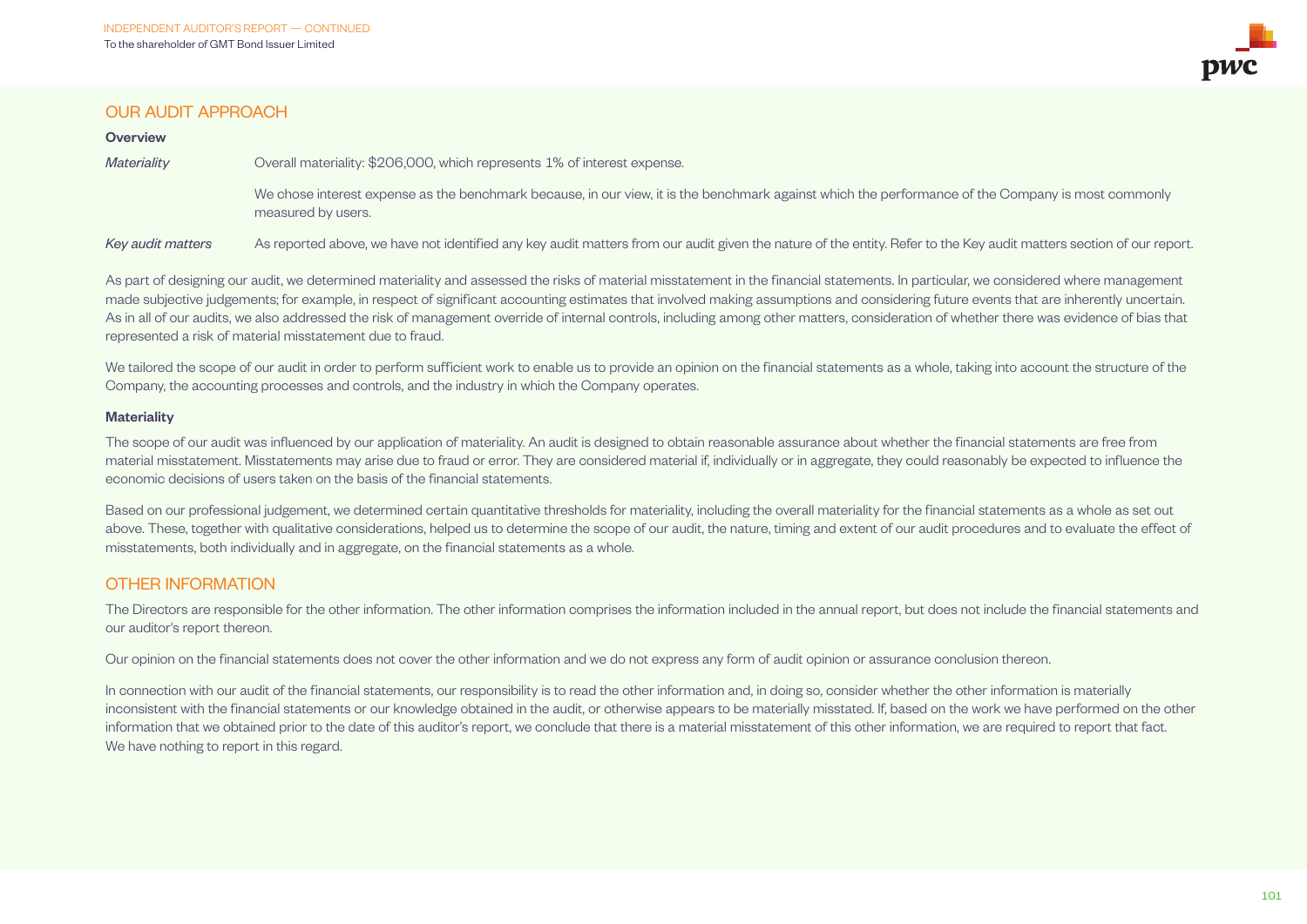

## RESPONSIBILITIES OF THE DIRECTORS FOR THE FINANCIAL STATEMENTS

The Directors are responsible, on behalf of the Company, for the preparation and fair presentation of the financial statements in accordance with NZ IFRS and IFRS, and for such internal control as the Directors determine is necessary to enable the preparation of financial statements that are free from material misstatement, whether due to fraud or error.

In preparing the financial statements, the Directors are responsible for assessing the Company's ability to continue as a going concern, disclosing, as applicable, matters related to going concern and using the going concern basis of accounting unless the Directors either intend to liquidate the Company or to cease operations, or have no realistic alternative but to do so.

## AUDITOR'S RESPONSIBILITIES FOR THE AUDIT OF THE FINANCIAL STATEMENTS

Our objectives are to obtain reasonable assurance about whether the financial statements, as a whole, are free from material misstatement, whether due to fraud or error, and to issue an auditor's report that includes our opinion. Reasonable assurance is a high level of assurance, but is not a guarantee that an audit conducted in accordance with ISAs (NZ) and ISAs will always detect a material misstatement when it exists. Misstatements can arise from fraud or error and are considered material if, individually or in the aggregate, they could reasonably be expected to influence the economic decisions of users taken on the basis of these financial statements.

As part of an audit in accordance with ISAs (NZ), the auditor exercises professional judgement and maintains professional scepticism throughout the audit.

The auditor also:

- + Identifies and assesses the risks of material misstatement of the financial statements, whether due to fraud or error, designs and performs audit procedures responsive to those risks, and obtains audit evidence that is sufficient and appropriate to provide a basis for the auditor's opinion. The risk of not detecting a material misstatement resulting from fraud is higher than for one resulting from error, as fraud may involve collusion, forgery, intentional omissions, misrepresentations, or the override of internal control.
- Obtains an understanding of internal control relevant to the audit in order to design audit procedures that are appropriate in the circumstances, but not for the purpose of expressing an opinion on the effectiveness of the entity's internal control.
- + Evaluates the appropriateness of accounting policies used and the reasonableness of accounting estimates and related disclosures made by management.
- + Concludes on the appropriateness of the use of the going concern basis of accounting by those charged with governance and, based on the audit evidence obtained, whether a material uncertainty exists related to events or conditions that may cast significant doubt on the entity's ability to continue as a going concern. If the auditor concludes that a material uncertainty exists, the auditor is required to draw attention in the auditor's report to the related disclosures in the financial statements or, if such disclosures are inadequate, to modify the auditor's opinion. The auditor's conclusions are based on the audit evidence obtained up to the date of the auditor's report. However, future events or conditions may cause the entity to cease to continue as a going concern.
- + Evaluates the overall presentation, structure and content of the financial statements, including the disclosures, and whether the financial statements represent the underlying transactions and events in a manner that achieves fair presentation.

The auditor communicates with those charged with governance regarding, among other matters, the planned scope and timing of the audit and significant audit findings, including any significant deficiencies in internal control that the auditor identifies during the audit.

The auditor also provides those charged with governance with a statement that the auditor has complied with relevant ethical requirements regarding independence, and to communicate with them all relationships and other matters that may reasonably be thought to bear on the auditor's independence, and where applicable, actions taken to eliminate threats or safeguards applied.